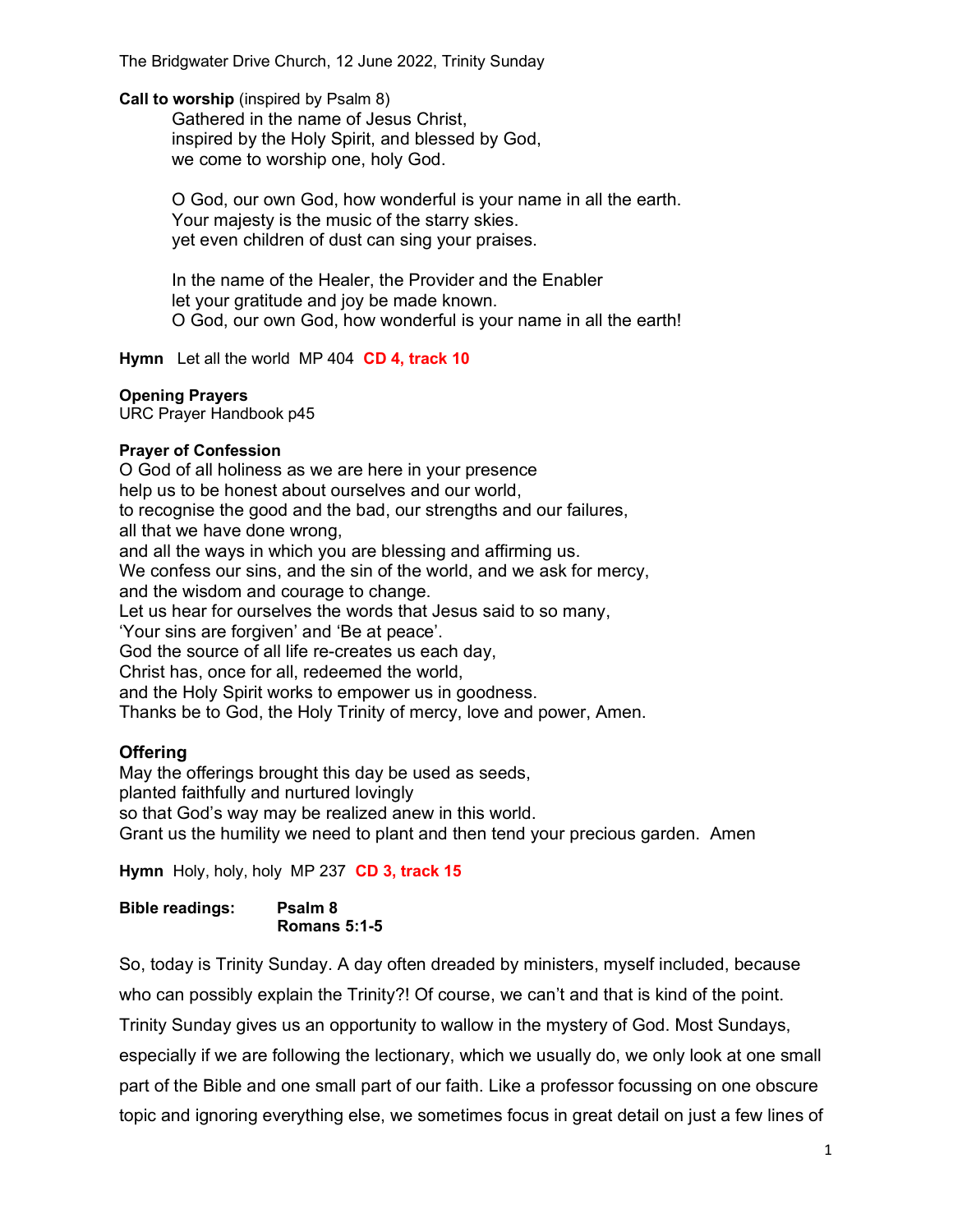scripture, referring back to the Greek and the context of biblical times to try to find how it relates to our lives here in 2022 in Bridgwater Drive. But Trinity Sunday is different, because today we have a go at looking at the whole thing – all of Christian faith, all of what God is, and does and wants from us. Trinity Sunday is a kind of staring up at the night sky, like the writer of Psalm 8 and declaring that God has set his glory above the heavens and what are we that God should be mindful of us and care for us?

The effect of that staring up into the night sky is that we get the awesome beauty and mystery of God, the holiness of God. We stand still for a moment and look up at what it is that we celebrate in fragments and snippets every other Sunday. It's a kind of 'wow' moment. One way we try to put this 'wow' into words, the infinite and eternal mysteries of the God revealed to us in Jesus and known through the power of the Holy Spirit, is to talk about the Trinity, and even then, human words are inadequate – we simply don't have the vocabulary to describe God. Trinity Sunday is not a puzzle for the intellect, not something we have to try to work out and understand, but a challenge and a joy for the soul. It's about the awesome splendour and majesty of God.

A couple of years ago, I bought this book called 'The Book of Delights' - it is just that. Every day for a year, starting on his birthday which happened to be 1 August, the writer, Ross Gay, decided to write a short daily essay on something delightful to 'both wonder about and share that delight.' Some of them, are so specific to him and where he lives in America, that they don't entirely work anywhere else, but most of them are delightful simply because of the language he uses and his joy in sharing. Many of the things he writes about are some small thing that made him smile in an otherwise sad, or tiring or frustrating day. Anyway, I was struggling a bit to say much more about the Trinity, but since it is an unfathomable delight, I decided to look in the book and see what it said for today's date – read 'Fireflies.'…

I think his wonder at the light show created by insects when he was a child and didn't know what it was has a parallel with the Trinity – we don't understand it and probably never will, but we love the light, we are in awe of it and we want to share it. In the introduction to his book, he says that the discipline of having to write about a 'delight' every day for a year, gave him a kind of 'delight radar' – he became tuned in to finding at least one delightful thing every day. Just as they say gratitude begets gratitude – counting your blessings makes you aware how many blessings you really have, until they drown out the annoyances and the difficulties and the things that go wrong. The Trinity does that too – by its mystery it blots out the detail of all the things we don't understand – how can God be three in one; did Jesus really physically come back to life, how could Mary be pregnant by

2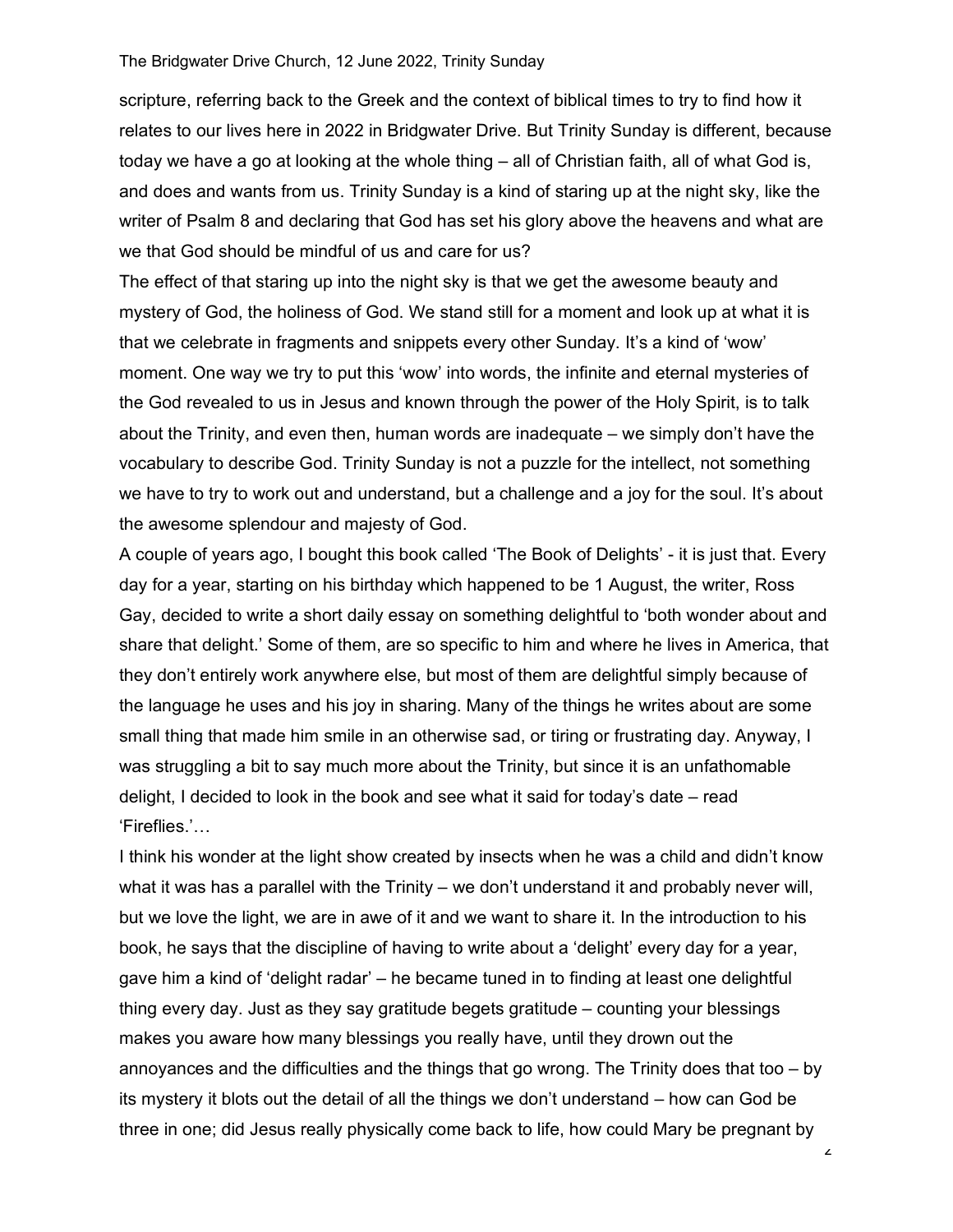the Holy Spirit… and lets us focus on God's love, that God has made us mere mortals 'just a little lower than God' crowned with glory and honour.

# Share 'delights'

One thing I do understand about the Trinity though is that it is about community  $-$  three different aspects reflected and expressed in one whole. It is the model of how our human communities should be – harmonious, undivided, caring, yet celebrating the different gifts we all bring to that one whole. God is a community, within God's own being. God is not individualistic and selfish as we are. God has a built-in expansiveness, a uniqueness, an undivided sharing between God, Redeemer and Spirit – immortal, invisible, God only wise as the hymn says.

What I love about our church here is how it reaches out to the community. We may be small in number on a Sunday, and maybe very few of the people who come to our other events will ever come to Sunday worship, but this place is at the heart of the community at the weekly Community Coffee, the fairs we have, the people who use the building during the week, and those people think of this place as their church. That is the work of the Holy Spirit, and that is sharing the wonder of God the Trinity!

Hymn Father of heaven MP 827 CD9, track 9 (tune to When I survey the wondrous cross)

# LORD'S SUPPER

We remember, as we do at every communion service, the gift of the life and death of God's Son, our Lord Jesus Christ. Come to this table, you who are beloved in Christ. Come, not because you must, but because you may.

The Lord be with you. And also with you. Lift up your hearts. We lift them to the Lord. Let us give thanks to the Lord our God. It is right to give our thanks and praise.

Loving God, the world you made is beautiful and full of wonder. You made us, with all your creatures, and you love all that you have made. You gave us the words of your prophets, the stories of your people throughout the generations, and the gathered wisdom of many years. You gave us Jesus, your Son, to be born and to grow up in difficult times where there was little peace. He embraced people with your love and told stories to change us all. He healed those in pain and brought to life those who had lost hope. He made friends with anyone who would listen and loved even his enemies.

For these things, he suffered. For these things, he died.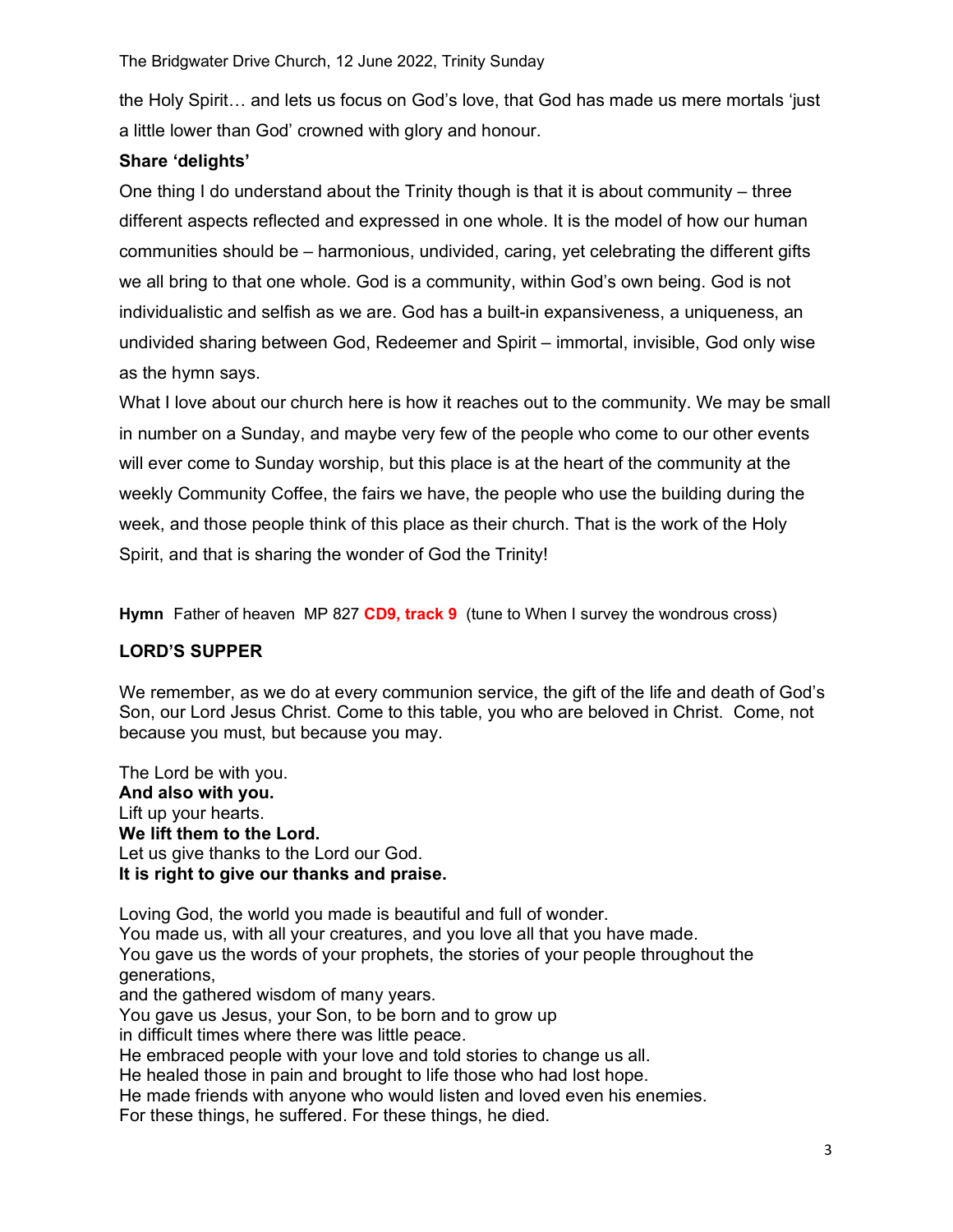And he was raised from death and lives with you forever. You give us your Holy Spirit, to teach and to strengthen us, to remind us of Jesus Christ and to make us one in him. For all these gifts we thank you, and join with all your people on earth and in heaven, in joyful praise, saying: Holy, holy, holy Lord God of power and might, heaven and earth are full of your glory. Hosanna in the highest. Blessed is the one who comes in the name of the Lord. Hosanna in the highest.

This is the mystery of faith: Christ has died Christ is risen Christ will come again.

Send your Holy Spirit upon this bread and wine, and upon your people, that Christ may be with us, and we may be ready to live for you and do what you ask of us, today and every day to come. **Amen** 

On the night when he was betrayed, Jesus took bread and when he had given thanks, he broke it and said, this is my body which is broken for you. Do this is remembrance of me. In the same way he took the cup after supper saying, this cup is the new covenant in my blood, Do this as often as you drink it, in remembrance of me. For as often as you eat this bread and drink the cup, you proclaim the Lord's death until he comes.

### Sharing of bread and wine

#### Prayer after communion

Most gracious God, three in one, we thank you for what you have given us. You have fed us with the bread of life and renewed us for your service. Now we give ourselves to you, and ask that our daily living may be part of the life of your kingdom, and that our love may be your love reaching out into the life of the world, through Jesus Christ our Lord. Amen

### Prayers of thanksgiving and intercession

O God, we thank you for the gift of yourself as Holy Trinity, for the revelation that you are as you are in Jesus, and that you are present with us in and through the Holy Spirit. Thank you for the invitation to share in the loving community at your heart. Give us such a true and deep sense of your holiness and beauty, of your strength and your love, that we may receive the gift of your presence with us. Holy, holy, holy is the God of all creation!

O God, we thank you for the holy gift of human life; for people who love us and befriend us, for food to eat, for beauty to enjoy, for work and leisure, youth and age.